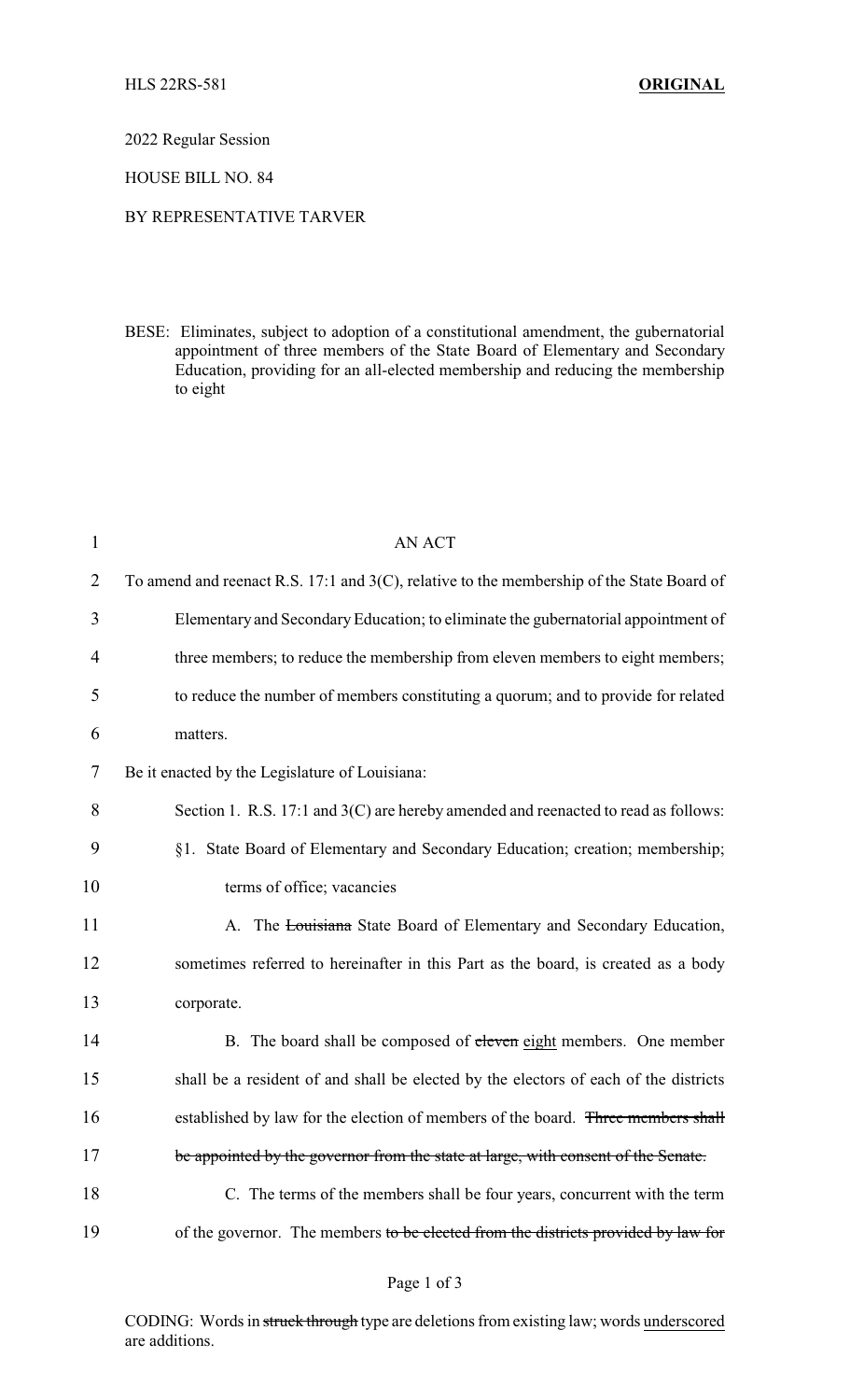| $\mathbf{1}$   | election of the members of the board shall be elected at the time fixed by law for the            |  |  |
|----------------|---------------------------------------------------------------------------------------------------|--|--|
| $\overline{2}$ | gubernatorial elections. Members shall serve until their successors are selected and              |  |  |
| 3              | take office.                                                                                      |  |  |
| 4              | $D(1)$ Within twenty-four hours after being informed of a vacancy in an                           |  |  |
| 5              | appointed position on the board, the president of the board or the officer exercising             |  |  |
| 6              | his duties shall notify the governor by certified mail of the vacancy and the effective           |  |  |
| 7              | date thereof. Any vacancy in an appointed position on the board shall be filled for               |  |  |
| 8              | the unexpired portion of the term by appointment by the governor within thirty days               |  |  |
| 9              | after the effective date of the vacancy.                                                          |  |  |
| 10             | $\left(\frac{2}{a}\right)$ If a vacancy occurs in the office of an elected a member of the board, |  |  |
| 11             | the governor shall be notified of the vacancy in accordance with the applicable                   |  |  |
| 12             | provisions of the Louisiana Election Code.                                                        |  |  |
| 13             | $\left(\frac{b}{2}\right)$ If a vacancy occurs in the office of an elected a member of the board  |  |  |
| 14             | and the remaining portion of the term is more than one year, the special election to              |  |  |
| 15             | fill the vacancy shall be ordered and held in accordance with the applicable                      |  |  |
| 16             | provisions of the Louisiana Election Code.                                                        |  |  |
| 17             | ∗                                                                                                 |  |  |
| 18             | §3. Domicile; organization and meetings of board                                                  |  |  |
| 19             | *<br>*<br>*                                                                                       |  |  |
| 20             | C. $\overrightarrow{Six}$ Five members of the board shall constitute a quorum for the             |  |  |
| 21             | transaction of business, and all official actions of the board shall require the                  |  |  |
| 22             | favorable vote of a majority of the total membership.                                             |  |  |
| 23             | $\ast$<br>*<br>*                                                                                  |  |  |
| 24             | Section 2. This Act shall take effect and become operative if and when the proposed               |  |  |
| 25             | amendment of Article VIII of the Constitution of Louisiana contained in the Act which             |  |  |
| 26             | originated as House Bill No. 4 of this 2022 Regular Session of the Legislature is adopted at      |  |  |
| 27             | the statewide election and becomes effective.                                                     |  |  |